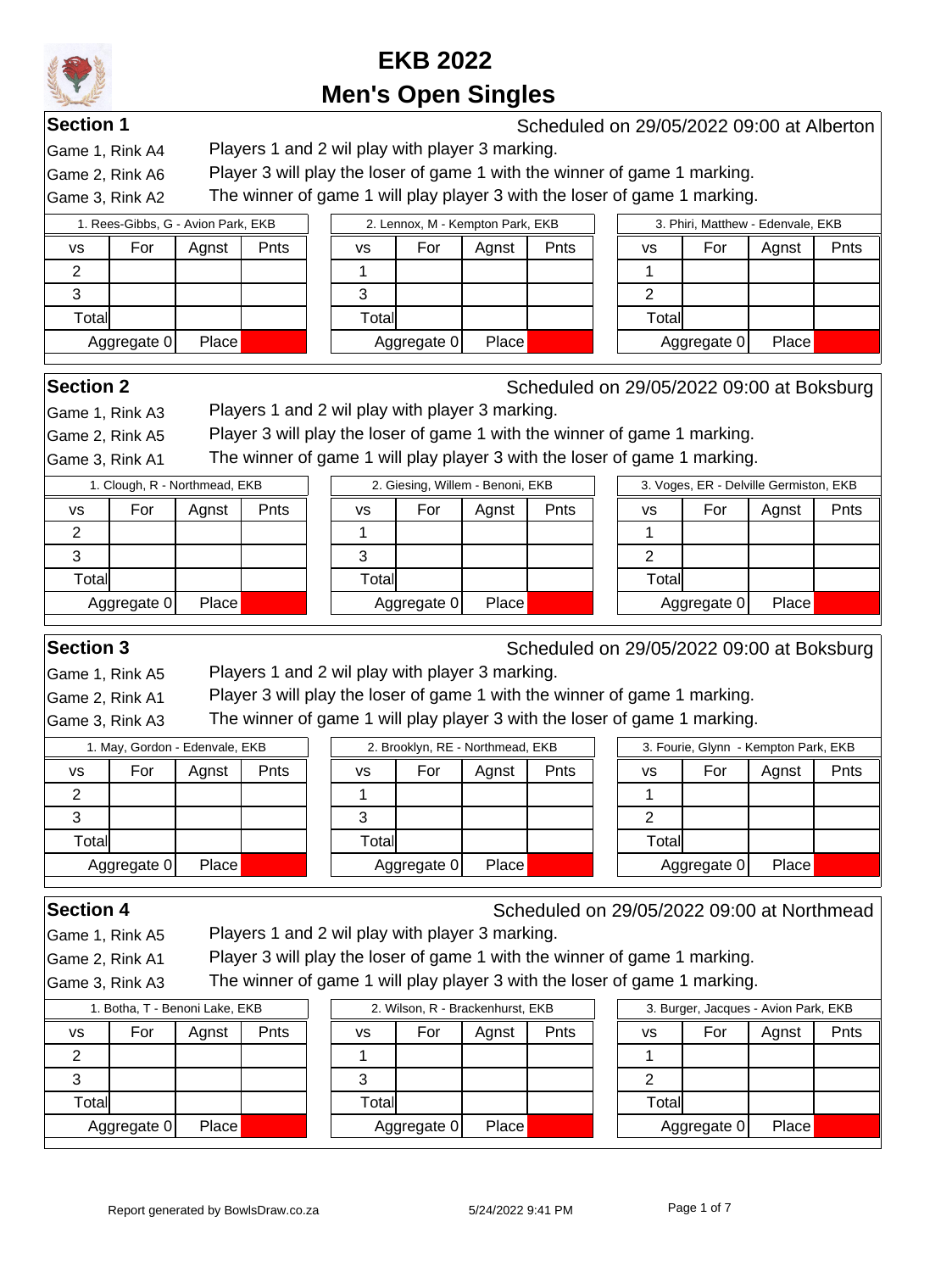

**Section 5** Scheduled on 29/05/2022 09:00 at Northmead

Game 1, Rink A1 Players 1 and 2 wil play with player 3 marking.

Game 2, Rink A3 Player 3 will play the loser of game 1 with the winner of game 1 marking.

Game 3, Rink A5 The winner of game 1 will play player 3 with the loser of game 1 marking.

|           | 1. Whitehorn, Gene - Benoni, EKB |       |      |                        |             | 2. Visser, TG - Avion Park, EKB |      |  |        |             | 3. Barnard, Basie - Boksburg, EKB |      |
|-----------|----------------------------------|-------|------|------------------------|-------------|---------------------------------|------|--|--------|-------------|-----------------------------------|------|
| <b>VS</b> | For                              | Aqnst | Pnts | VS                     | For         | Agnst                           | Pnts |  | vs     | For         | Agnst                             | Pnts |
|           |                                  |       |      |                        |             |                                 |      |  |        |             |                                   |      |
| Ő         |                                  |       |      |                        |             |                                 |      |  |        |             |                                   |      |
| Total     |                                  |       |      | $\tau$ <sub>otal</sub> |             |                                 |      |  | Totall |             |                                   |      |
|           | Aggregate 0                      | Place |      |                        | Aggregate 0 | Place                           |      |  |        | Aggregate 0 | <b>Place</b>                      |      |

**Section 6** Scheduled on 29/05/2022 09:00 at Alberton

Game 1, Rink A5 Players 1 and 2 wil play with player 3 marking.

Game 2, Rink A1 Player 3 will play the loser of game 1 with the winner of game 1 marking.

Game 3, Rink A3 The winner of game 1 will play player 3 with the loser of game 1 marking.

|       | 1. Fernandes, M - Avion Park, EKB |       |      |        |             | 2. Molupi, John - Benoni Lake, EKB |      |  |       |             | 3. Wysoke, Brandon - Edenvale, EKB |      |  |  |
|-------|-----------------------------------|-------|------|--------|-------------|------------------------------------|------|--|-------|-------------|------------------------------------|------|--|--|
| vs    | For                               | Agnst | Pnts | vs     | For         | Agnst                              | Pnts |  | vs    | For         | Aqnst                              | Pnts |  |  |
| 2     |                                   |       |      |        |             |                                    |      |  |       |             |                                    |      |  |  |
| 3     |                                   |       |      |        |             |                                    |      |  |       |             |                                    |      |  |  |
| Total |                                   |       |      | Totall |             |                                    |      |  | Total |             |                                    |      |  |  |
|       | Aggregate 0                       | Place |      |        | Aggregate 0 | Place                              |      |  |       | Aggregate 0 | Place                              |      |  |  |
|       |                                   |       |      |        |             |                                    |      |  |       |             |                                    |      |  |  |

**Section 7** Section 7 Section 29/05/2022 09:00 at Alberton 39 Scheduled on 29/05/2022 09:00 at Alberton

Game 1, Rink A3 Players 1 and 2 wil play with player 3 marking.

Game 2, Rink A5 Player 3 will play the loser of game 1 with the winner of game 1 marking.

Game 3, Rink A1 The winner of game 1 will play player 3 with the loser of game 1 marking.

|       | 1. Fouche, AJ - Avion Park, EKB |              |      |       |             | 2. Gardiner, G - Edenvale, EKB |      |        |             | 3. Ogden, Steven - Benoni CC, EKB |      |
|-------|---------------------------------|--------------|------|-------|-------------|--------------------------------|------|--------|-------------|-----------------------------------|------|
| VS    | For                             | Aqnst        | Pnts | VS    | For         | Agnst                          | Pnts | vs     | For         | Agnst                             | Pnts |
|       |                                 |              |      |       |             |                                |      |        |             |                                   |      |
| Ő     |                                 |              |      | 3     |             |                                |      |        |             |                                   |      |
| Total |                                 |              |      | Total |             |                                |      | Totall |             |                                   |      |
|       | Aggregate 0                     | <b>Place</b> |      |       | Aggregate 0 | Place                          |      |        | Aggregate 0 | Place                             |      |

Game 1, Rink A6 Players 1 and 2 wil play with player 3 marking.

**Section 8** Scheduled on 29/05/2022 09:00 at Northmead

Game 2, Rink A2 Player 3 will play the loser of game 1 with the winner of game 1 marking.

Game 3, Rink A4 The winner of game 1 will play player 3 with the loser of game 1 marking.

| 1. Waters, A - Edenvale, EKB |             |       |      |  |  |  |  |  |  |  |
|------------------------------|-------------|-------|------|--|--|--|--|--|--|--|
| VS                           | For         | Agnst | Pnts |  |  |  |  |  |  |  |
|                              |             |       |      |  |  |  |  |  |  |  |
|                              |             |       |      |  |  |  |  |  |  |  |
| Total                        |             |       |      |  |  |  |  |  |  |  |
|                              | Aggregate 0 | Place |      |  |  |  |  |  |  |  |

|     |             | 1. Waters, A - Edenvale, EKB |      |       |             | 2. Molloy, CA - Brackenhurst, EKB |      |        | 3. Leedham, T - Avion Park, EKB |       |   |
|-----|-------------|------------------------------|------|-------|-------------|-----------------------------------|------|--------|---------------------------------|-------|---|
|     | For         | Agnst                        | Pnts | ٧S    | For         | Agnst                             | Pnts | vs     | For                             | Agnst | Е |
|     |             |                              |      |       |             |                                   |      |        |                                 |       |   |
|     |             |                              |      |       |             |                                   |      |        |                                 |       |   |
| all |             |                              |      | Total |             |                                   |      | Totall |                                 |       |   |
|     | ∖ggregate 0 | <b>Place</b>                 |      |       | Aggregate 0 | <b>Place</b>                      |      |        | Aggregate 0                     | Place |   |
|     |             |                              |      |       |             |                                   |      |        |                                 |       |   |

|       | 3. Leedham, T - Avion Park, EKB |  |  |  |  |  |  |  |  |  |  |  |
|-------|---------------------------------|--|--|--|--|--|--|--|--|--|--|--|
| vs    | For<br>Pnts<br>Agnst            |  |  |  |  |  |  |  |  |  |  |  |
|       |                                 |  |  |  |  |  |  |  |  |  |  |  |
| 2     |                                 |  |  |  |  |  |  |  |  |  |  |  |
| Total |                                 |  |  |  |  |  |  |  |  |  |  |  |
|       | Aggregate 0<br>Place            |  |  |  |  |  |  |  |  |  |  |  |
|       |                                 |  |  |  |  |  |  |  |  |  |  |  |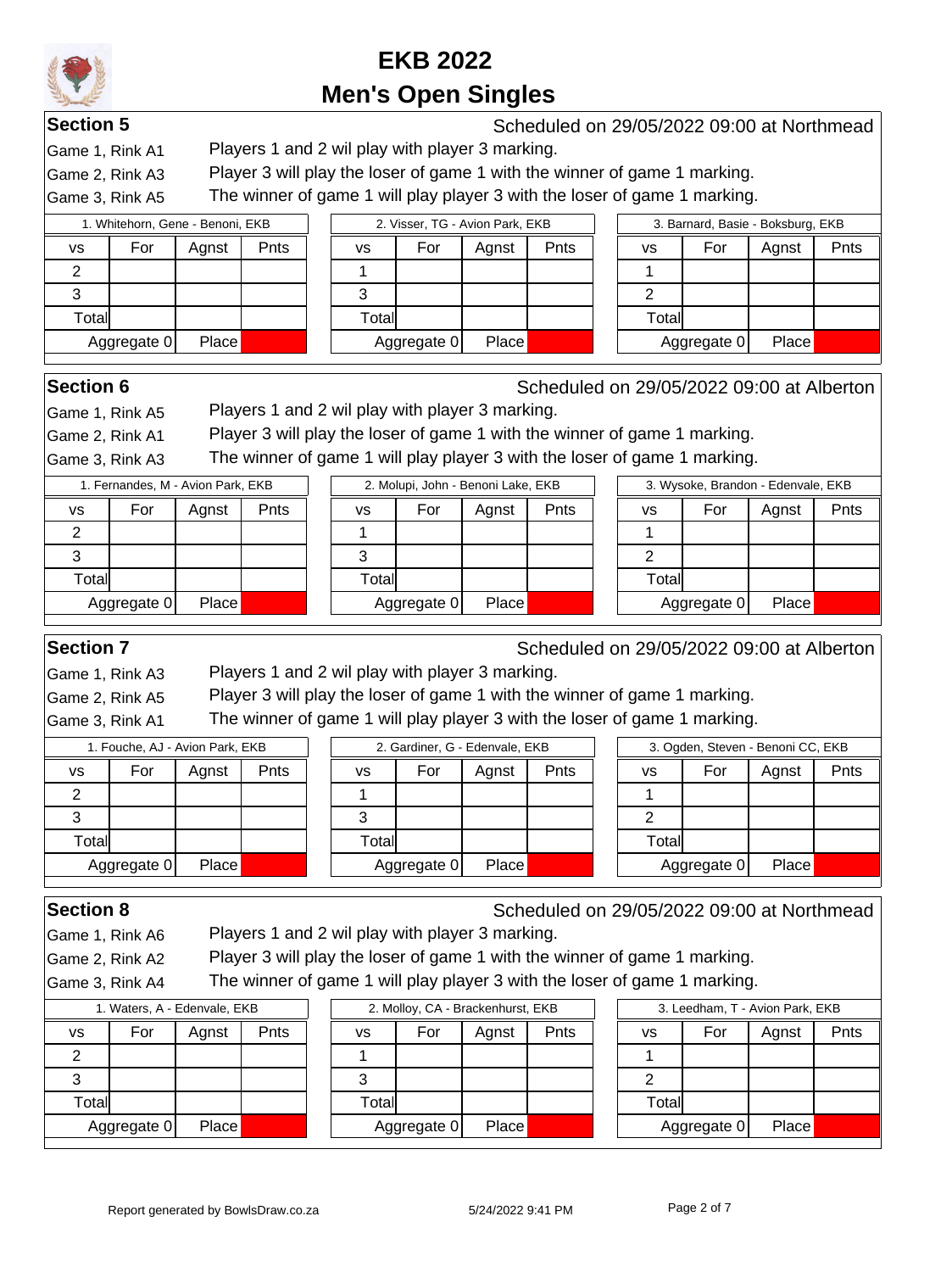# **EKB 2022**

### **Men's Open Singles**

**Section 9** Scheduled on 29/05/2022 09:00 at Northmead

Game 1, Rink A3 Players 1 and 2 wil play with player 3 marking.

Game 2, Rink A5 Player 3 will play the loser of game 1 with the winner of game 1 marking.

Game 3, Rink A1 The winner of game 1 will play player 3 with the loser of game 1 marking.

|        | 1. Howell, David - Northmead, EKB |              |      | 2. Gibbons, H - Kempton Park, EKB |             |              |      |    | 3. Bowles, Scott - Avion Park, EKB |             |       |      |  |  |
|--------|-----------------------------------|--------------|------|-----------------------------------|-------------|--------------|------|----|------------------------------------|-------------|-------|------|--|--|
| vs     | For                               | Agnst        | Pnts | vs                                | For         | Agnst        | Pnts | vs |                                    | For         | Agnst | Pnts |  |  |
| ◠      |                                   |              |      |                                   |             |              |      |    |                                    |             |       |      |  |  |
| っ      |                                   |              |      | J                                 |             |              |      |    |                                    |             |       |      |  |  |
| Totall |                                   |              |      | Totall                            |             |              |      |    | Totall                             |             |       |      |  |  |
|        | Aggregate 0                       | <b>Place</b> |      |                                   | Aggregate 0 | <b>Place</b> |      |    |                                    | Aggregate 0 | Place |      |  |  |

**Section 10** Scheduled on 29/05/2022 09:00 at Boksburg

Game 1, Rink A1 Players 1 and 2 wil play with player 3 marking.

Game 2, Rink A3 Player 3 will play the loser of game 1 with the winner of game 1 marking.

 $\vert$ Game 3, Rink A5 The winner of game 1 will play player 3 with the loser of game 1 marking.

|       | 1. Harrison, BS - Benoni, EKB |       |  |  |  |  |  |  |  |  |  |  |  |  |
|-------|-------------------------------|-------|--|--|--|--|--|--|--|--|--|--|--|--|
| VS    | For<br>Agnst<br>Pnts          |       |  |  |  |  |  |  |  |  |  |  |  |  |
| 2     |                               |       |  |  |  |  |  |  |  |  |  |  |  |  |
| З     |                               |       |  |  |  |  |  |  |  |  |  |  |  |  |
| Total |                               |       |  |  |  |  |  |  |  |  |  |  |  |  |
|       | Aggregate 0                   | Place |  |  |  |  |  |  |  |  |  |  |  |  |
|       |                               |       |  |  |  |  |  |  |  |  |  |  |  |  |

|       | 2. Duvennage, G - Deiville Germiston, EKB |       |      |
|-------|-------------------------------------------|-------|------|
| vs    | For                                       | Agnst | Pnts |
|       |                                           |       |      |
| 3     |                                           |       |      |
| Total |                                           |       |      |
|       | Aggregate 0                               | Place |      |
|       |                                           |       |      |

|                              | 1. Harrison, BS - Benoni, EKB |       |      |  |             |       | 2. Duvenhage, G - Delville Germiston, EKB |      |             |       | 3. Visser, M - Modderbee CS, EKB |      |
|------------------------------|-------------------------------|-------|------|--|-------------|-------|-------------------------------------------|------|-------------|-------|----------------------------------|------|
|                              | For                           | Aqnst | Pnts |  | vs          | For   | Agnst                                     | Pnts | vs          | For   | Aqnst                            | Pnts |
|                              |                               |       |      |  |             |       |                                           |      |             |       |                                  |      |
|                              |                               |       |      |  | 3           |       |                                           |      |             |       |                                  |      |
| tall                         |                               |       |      |  | Total       |       |                                           |      | Total       |       |                                  |      |
| Place<br><b>\ggregate 0 </b> |                               |       |      |  | Aggregate 0 | Place |                                           |      | Aggregate 0 | Place |                                  |      |

**Section 11** Scheduled on 29/05/2022 09:00 at Alberton

Game 1, Rink A6 Players 1 and 2 wil play with player 3 marking.

Game 2, Rink A2 Player 3 will play the loser of game 1 with the winner of game 1 marking.

Game 3, Rink A4 The winner of game 1 will play player 3 with the loser of game 1 marking.

|           | 1. vd Westhuizen, J - Kempton Park, EKB |              |      | 2. Luppnow, R - Avion Park, EKB |             |       |      | 3. Botha, D - Benoni Lake, EKB |             |       |      |  |  |
|-----------|-----------------------------------------|--------------|------|---------------------------------|-------------|-------|------|--------------------------------|-------------|-------|------|--|--|
| <b>VS</b> | For                                     | Agnst        | Pnts | vs                              | For         | Agnst | Pnts | vs                             | For         | Agnst | Pnts |  |  |
| ົ         |                                         |              |      |                                 |             |       |      |                                |             |       |      |  |  |
| っ         |                                         |              |      |                                 |             |       |      |                                |             |       |      |  |  |
| Totall    |                                         |              |      | Totall                          |             |       |      | Total                          |             |       |      |  |  |
|           | Aggregate 0                             | <b>Place</b> |      |                                 | Aggregate 0 | Place |      |                                | Aggregate 0 | Place |      |  |  |

Game 1, Rink A2 Players 1 and 2 wil play with player 3 marking.

**Section 12** Scheduled on 29/05/2022 09:00 at Kempton Park

Game 2, Rink A4 Player 3 will play the loser of game 1 with the winner of game 1 marking.

Game 3, Rink A6 The winner of game 1 will play player 3 with the loser of game 1 marking.

|       | 1. Bredenkamp, PD - Delmas, EKB |       |             |             | 2. Henn, DN - Avion Park, EKB |  |  |  |             | 3. Behrens, Cecil - Kempton Park, EKB |       |     |  |  |
|-------|---------------------------------|-------|-------------|-------------|-------------------------------|--|--|--|-------------|---------------------------------------|-------|-----|--|--|
| vs    | For                             | Agnst | <b>Pnts</b> | <b>VS</b>   | Pnts<br>For<br>Agnst          |  |  |  | vs          | For                                   | Agnst | Pnt |  |  |
|       |                                 |       |             |             |                               |  |  |  |             |                                       |       |     |  |  |
|       |                                 |       |             |             |                               |  |  |  |             |                                       |       |     |  |  |
| Total |                                 |       |             | Total       |                               |  |  |  | Total       |                                       |       |     |  |  |
|       | Place<br>Aggregate 0            |       |             | Aggregate 0 | Place                         |  |  |  | Aggregate 0 | Place                                 |       |     |  |  |

| 2. Henn, DN - Avion Park, EKB |             |       |      |  |  |  |  |  |  |  |  |  |
|-------------------------------|-------------|-------|------|--|--|--|--|--|--|--|--|--|
| vs                            | For         | Agnst | Pnts |  |  |  |  |  |  |  |  |  |
|                               |             |       |      |  |  |  |  |  |  |  |  |  |
| 3                             |             |       |      |  |  |  |  |  |  |  |  |  |
| Total                         |             |       |      |  |  |  |  |  |  |  |  |  |
|                               | Aggregate 0 | Place |      |  |  |  |  |  |  |  |  |  |
|                               |             |       |      |  |  |  |  |  |  |  |  |  |

| 3. Behrens, Cecil - Kempton Park, EKB |             |       |      |  |  |  |  |  |  |  |  |  |
|---------------------------------------|-------------|-------|------|--|--|--|--|--|--|--|--|--|
| vs                                    | For         | Agnst | Pnts |  |  |  |  |  |  |  |  |  |
|                                       |             |       |      |  |  |  |  |  |  |  |  |  |
| 2                                     |             |       |      |  |  |  |  |  |  |  |  |  |
| Total                                 |             |       |      |  |  |  |  |  |  |  |  |  |
|                                       | Aggregate 0 | Place |      |  |  |  |  |  |  |  |  |  |
|                                       |             |       |      |  |  |  |  |  |  |  |  |  |

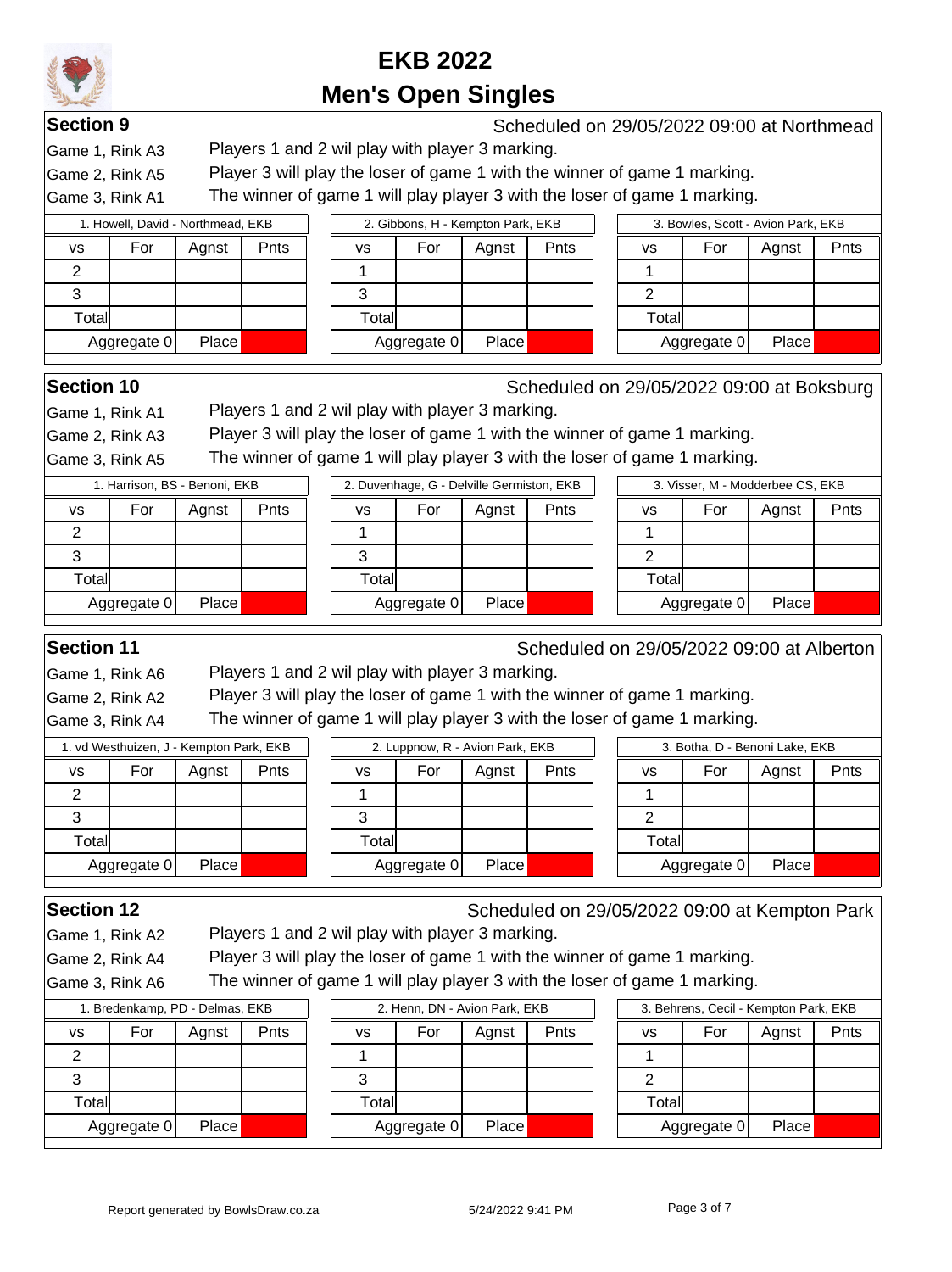

**Section 13** Scheduled on 29/05/2022 09:00 at Boksburg Game 1, Rink A2 Players 1 and 2 wil play with player 3 marking.

Game 2, Rink A4 Player 3 will play the loser of game 1 with the winner of game 1 marking.

Game 3, Rink A6 The winner of game 1 will play player 3 with the loser of game 1 marking.

|                             | 1. Rodwell, C - Northmead, EKB |       |      | 2. Westmorland, N - Benoni, EKB |                            |  |    |     |             | 3. Benjaman, P - Delville Germiston, EKB |  |  |  |  |  |
|-----------------------------|--------------------------------|-------|------|---------------------------------|----------------------------|--|----|-----|-------------|------------------------------------------|--|--|--|--|--|
| vs                          | For                            | Agnst | Pnts |                                 | Pnts<br>For<br>Agnst<br>vs |  | vs | For | Agnst       | Pnts                                     |  |  |  |  |  |
|                             |                                |       |      |                                 |                            |  |    |     |             |                                          |  |  |  |  |  |
| د                           |                                |       |      |                                 |                            |  |    |     |             |                                          |  |  |  |  |  |
| $\tau$ otal                 |                                |       |      |                                 | Totall                     |  |    |     |             | Totall                                   |  |  |  |  |  |
| <b>Place</b><br>Aggregate 0 |                                |       |      | Aggregate 0                     | <b>Place</b>               |  |    |     | Aggregate 0 | Place                                    |  |  |  |  |  |
|                             |                                |       |      |                                 |                            |  |    |     |             |                                          |  |  |  |  |  |

**Section 14** Scheduled on 29/05/2022 09:00 at Kempton Park

Game 1, Rink A5 Players 1 and 2 wil play with player 3 marking.

Game 2, Rink A1 Player 3 will play the loser of game 1 with the winner of game 1 marking.

Game 3, Rink A3 The winner of game 1 will play player 3 with the loser of game 1 marking.

|                             | 1. Bridger, A - Delville Germiston, EKB |       |      |             |       | 2. Viljoen, W - Modderbee CS, EKB |       |             |       | 3. Smit, Doug - Avion Park, EKB |       |      |
|-----------------------------|-----------------------------------------|-------|------|-------------|-------|-----------------------------------|-------|-------------|-------|---------------------------------|-------|------|
| vs                          | For                                     | Agnst | Pnts |             | VS    | For                               | Aqnst | Pnts        | vs    | For                             | Agnst | Pnts |
| 2                           |                                         |       |      |             |       |                                   |       |             |       |                                 |       |      |
| 3                           |                                         |       |      |             |       |                                   |       |             |       |                                 |       |      |
| Total                       |                                         |       |      |             | Total |                                   |       |             | Total |                                 |       |      |
| <b>Place</b><br>Aggregate 0 |                                         |       |      | Aggregate 0 | Place |                                   |       | Aggregate 0 | Place |                                 |       |      |
|                             |                                         |       |      |             |       |                                   |       |             |       |                                 |       |      |

**Section 15** Scheduled on 29/05/2022 09:00 at Delville Germiston

Game 1, Rink B2 Players 1 and 2 wil play with player 3 marking.

Game 2, Rink B4 Player 3 will play the loser of game 1 with the winner of game 1 marking.

Game 3, Rink B6 The winner of game 1 will play player 3 with the loser of game 1 marking.

|                             | 1. Botha, Craig - Benoni CC, EKB |       |      | 2. Hunt, Mike - Kempton Park, EKB |             |              |      | 3. Viggers, JR - Boksburg, EKB |             |       |      |  |  |
|-----------------------------|----------------------------------|-------|------|-----------------------------------|-------------|--------------|------|--------------------------------|-------------|-------|------|--|--|
| VS                          | For                              | Aqnst | Pnts | VS                                | For         | Agnst        | Pnts | vs                             | For         | Agnst | Pnts |  |  |
|                             |                                  |       |      |                                   |             |              |      |                                |             |       |      |  |  |
| Ő                           |                                  |       |      | 3                                 |             |              |      |                                |             |       |      |  |  |
| Total                       |                                  |       |      | Totall                            |             |              |      | Totall                         |             |       |      |  |  |
| <b>Place</b><br>Aggregate 0 |                                  |       |      |                                   | Aggregate 0 | <b>Place</b> |      |                                | Aggregate 0 | Place |      |  |  |

**Section 16** Scheduled on 29/05/2022 09:00 at Alberton

Game 1, Rink A1 Players 1 and 2 wil play with player 3 marking.

Game 2, Rink A3 Player 3 will play the loser of game 1 with the winner of game 1 marking.

Game 3, Rink A5 The winner of game 1 will play player 3 with the loser of game 1 marking.

|                      | 1. Ferguson, Wade - Kempton Park, EKB |       |      |             |              | 2. Botha, N - Edenvale, EKB |       |      |             | 3. Coetzee, M - Alberton, EKB |     |       |  |  |
|----------------------|---------------------------------------|-------|------|-------------|--------------|-----------------------------|-------|------|-------------|-------------------------------|-----|-------|--|--|
| ٧S                   | For                                   | Aqnst | Pnts |             | vs           | For                         | Agnst | Pnts |             | vs                            | For | Agnst |  |  |
|                      |                                       |       |      |             |              |                             |       |      |             |                               |     |       |  |  |
|                      |                                       |       |      |             |              |                             |       |      |             |                               |     |       |  |  |
| Total                |                                       |       |      |             | Totall       |                             |       |      |             | Total                         |     |       |  |  |
| Place<br>Aggregate 0 |                                       |       |      | Aggregate 0 | <b>Place</b> |                             |       |      | Aggregate 0 | Place                         |     |       |  |  |

| 2. Botha, N - Edenvale, EKB |             |       |      |  |  |  |  |  |  |  |
|-----------------------------|-------------|-------|------|--|--|--|--|--|--|--|
| vs                          | For         | Agnst | Pnts |  |  |  |  |  |  |  |
|                             |             |       |      |  |  |  |  |  |  |  |
| 3                           |             |       |      |  |  |  |  |  |  |  |
| Total                       |             |       |      |  |  |  |  |  |  |  |
|                             | Aggregate 0 | Place |      |  |  |  |  |  |  |  |
|                             |             |       |      |  |  |  |  |  |  |  |

| 3. Coetzee, M - Alberton, EKB |             |       |      |  |  |  |  |  |  |
|-------------------------------|-------------|-------|------|--|--|--|--|--|--|
| vs                            | For         | Agnst | Pnts |  |  |  |  |  |  |
|                               |             |       |      |  |  |  |  |  |  |
| 2                             |             |       |      |  |  |  |  |  |  |
| Total                         |             |       |      |  |  |  |  |  |  |
|                               | Aggregate 0 | Place |      |  |  |  |  |  |  |
|                               |             |       |      |  |  |  |  |  |  |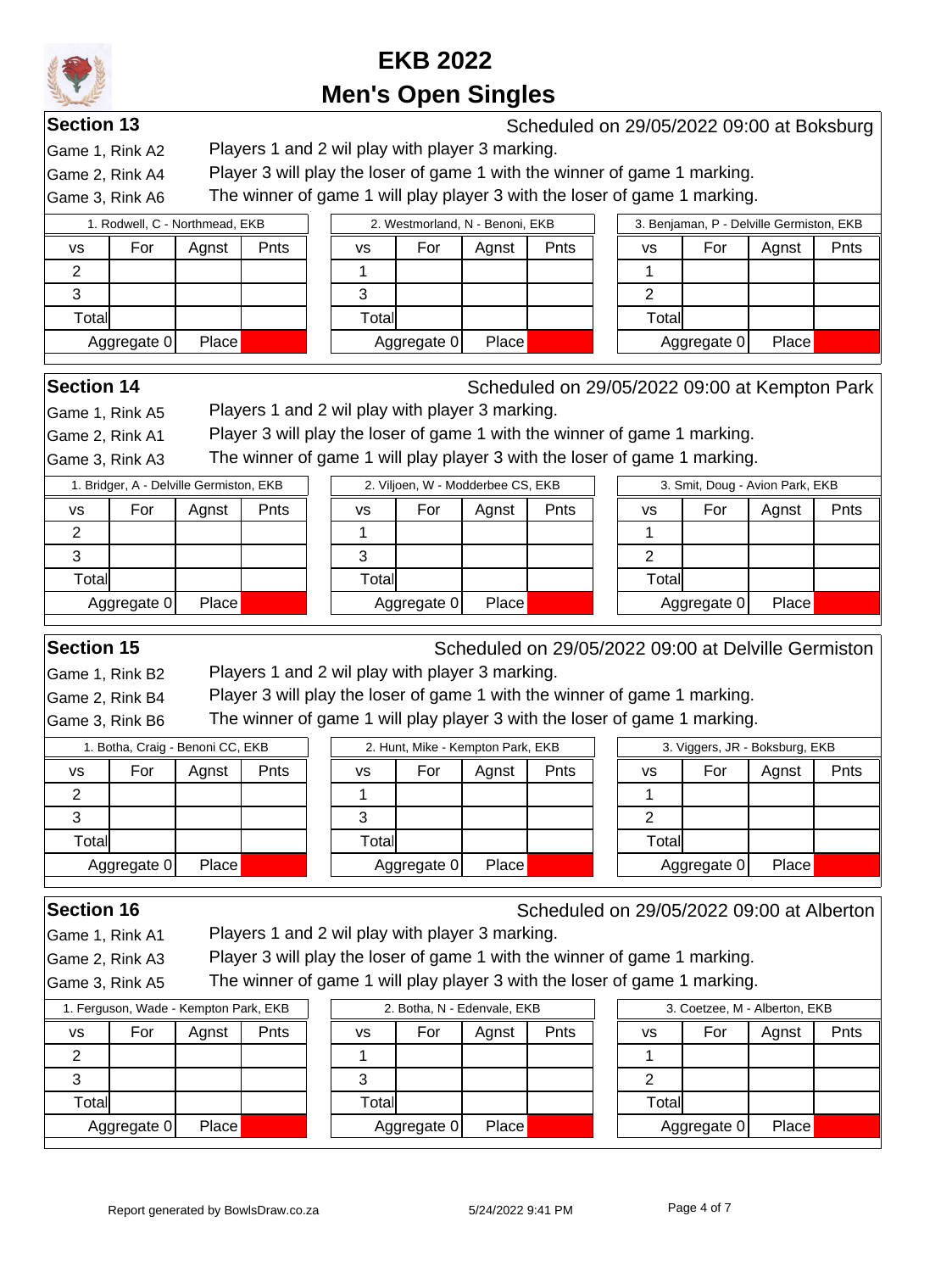

**Section 17** Scheduled on 29/05/2022 09:00 at Northmead

Game 1, Rink A2 Players 1 and 2 wil play with player 3 marking.

Game 2, Rink A4 Player 3 will play the loser of game 1 with the winner of game 1 marking.

Game 3, Rink A6 The winner of game 1 will play player 3 with the loser of game 1 marking.

| 1. Livermore, B - Brackenhurst, EKB |                      |       |      |  |  |  |  |  |
|-------------------------------------|----------------------|-------|------|--|--|--|--|--|
| vs                                  | For                  | Agnst | Pnts |  |  |  |  |  |
|                                     |                      |       |      |  |  |  |  |  |
|                                     |                      |       |      |  |  |  |  |  |
| Total                               |                      |       |      |  |  |  |  |  |
|                                     | Place<br>Aggregate 0 |       |      |  |  |  |  |  |
|                                     |                      |       |      |  |  |  |  |  |

| 1. Livermore, B - Brackenhurst, EKB |             |              |             |        | 2. Connellan, R - Kempton Park, EKB |       |      |  |        | 3. Nilsen, K - Avion Park, EKB |       |  |  |
|-------------------------------------|-------------|--------------|-------------|--------|-------------------------------------|-------|------|--|--------|--------------------------------|-------|--|--|
| s                                   | For         | Agnst        | <b>Pnts</b> | vs     | For                                 | Aqnst | Pnts |  | vs     | For                            | Agnst |  |  |
|                                     |             |              |             |        |                                     |       |      |  |        |                                |       |  |  |
|                                     |             |              |             |        |                                     |       |      |  |        |                                |       |  |  |
| Totall                              |             |              |             | Totall |                                     |       |      |  | Totall |                                |       |  |  |
|                                     | Aggregate 0 | <b>Place</b> |             |        | Aggregate 0                         | Place |      |  |        | Aggregate 0                    | Place |  |  |

|       | 3. Nilsen, K - Avion Park, EKB |       |      |
|-------|--------------------------------|-------|------|
| VS    | For                            | Agnst | Pnts |
|       |                                |       |      |
|       |                                |       |      |
| Total |                                |       |      |
|       | Aggregate 0                    | Place |      |

- Avion Park, EKB

0 Place

Agnst | Pnts

**Section 18** Scheduled on 29/05/2022 09:00 at Kempton Park

Game 1, Rink A4 Players 1 and 2 wil play with player 3 marking.

Game 2, Rink A6 Player 3 will play the loser of game 1 with the winner of game 1 marking.

Game 3, Rink A2 The winner of game 1 will play player 3 with the loser of game 1 marking.

|           | 1. Thomson, W - Delville Germiston, EKB |              |      |        | 2. Field, S - Kleinfontein, EKB | 3. Kruger, S |      |       |           |
|-----------|-----------------------------------------|--------------|------|--------|---------------------------------|--------------|------|-------|-----------|
| <b>VS</b> | For                                     | Aqnst        | Pnts | ٧S     | For                             | Agnst        | Pnts | vs    | For       |
|           |                                         |              |      |        |                                 |              |      |       |           |
|           |                                         |              |      |        |                                 |              |      |       |           |
| Total     |                                         |              |      | Totall |                                 |              |      | Total |           |
|           | Aggregate 0                             | <b>Place</b> |      |        | Aggregate 0                     | Place        |      |       | Aggregate |
|           |                                         |              |      |        |                                 |              |      |       |           |

**Section 19** Scheduled on 29/05/2022 09:00 at Kempton Park

Game 1, Rink A6 Players 1 and 2 wil play with player 3 marking.

Game 2, Rink A2 Player 3 will play the loser of game 1 with the winner of game 1 marking.

Game 3, Rink A4 The winner of game 1 will play player 3 with the loser of game 1 marking.

|           | I. Michler, LS - Delville Germiston, EKB |              |      |        |             | 2. Snyman, J - Modderbee CS, EKB |      |        |              | 3. O'Connor, Mike Sr - Avion Park, EKB |      |
|-----------|------------------------------------------|--------------|------|--------|-------------|----------------------------------|------|--------|--------------|----------------------------------------|------|
| <b>VS</b> | For                                      | Agnst        | Pnts | ٧S     | For         | Agnst                            | Pnts | vs     | For          | Agnst                                  | Pnts |
|           |                                          |              |      |        |             |                                  |      |        |              |                                        |      |
| C         |                                          |              |      | ٿ      |             |                                  |      |        |              |                                        |      |
| Totall    |                                          |              |      | Totall |             |                                  |      | Totall |              |                                        |      |
|           | Aggregate 0                              | <b>Place</b> |      |        | Aggregate 0 | <b>Place</b>                     |      |        | Aggregate 01 | Place                                  |      |

Game 1, Rink A6 Players 1 and 2 wil play with player 3 marking.

**Section 20** Scheduled on 29/05/2022 09:00 at Boksburg

Game 2, Rink A2 Player 3 will play the loser of game 1 with the winner of game 1 marking.

Game 3, Rink A4 The winner of game 1 will play player 3 with the loser of game 1 marking.

| 1. Cockerell, A - Edenvale, EKB |             |       |      |  |  |  |  |  |  |
|---------------------------------|-------------|-------|------|--|--|--|--|--|--|
| VS                              | For         | Agnst | Pnts |  |  |  |  |  |  |
| 2                               |             |       |      |  |  |  |  |  |  |
| З                               |             |       |      |  |  |  |  |  |  |
| Total                           |             |       |      |  |  |  |  |  |  |
|                                 | Aggregate 0 | Place |      |  |  |  |  |  |  |

| 1. Cockerell, A - Edenvale, EKB |             | 2. Matthews, L - Benoni, EKB |             |       |      |        | 3. Botes, J - Kempton Park, EKB |       |  |
|---------------------------------|-------------|------------------------------|-------------|-------|------|--------|---------------------------------|-------|--|
| For<br>Agnst                    | <b>Pnts</b> | vs                           | For         | Aqnst | Pnts | vs     | For                             | Agnst |  |
|                                 |             |                              |             |       |      |        |                                 |       |  |
|                                 |             |                              |             |       |      |        |                                 |       |  |
| ⊯tall                           |             | Totall                       |             |       |      | Totall |                                 |       |  |
| <b>Place</b><br>Aggregate 0     |             |                              | Aggregate 0 | Place |      |        | Aggregate 0                     | Place |  |
|                                 |             |                              |             |       |      |        |                                 |       |  |

|                      | 3. Botes, J - Kempton Park, EKB |       |      |  |  |  |  |  |  |  |
|----------------------|---------------------------------|-------|------|--|--|--|--|--|--|--|
| VS                   | For                             | Agnst | Pnts |  |  |  |  |  |  |  |
|                      |                                 |       |      |  |  |  |  |  |  |  |
| 2                    |                                 |       |      |  |  |  |  |  |  |  |
| Total                |                                 |       |      |  |  |  |  |  |  |  |
| Aggregate 0<br>Place |                                 |       |      |  |  |  |  |  |  |  |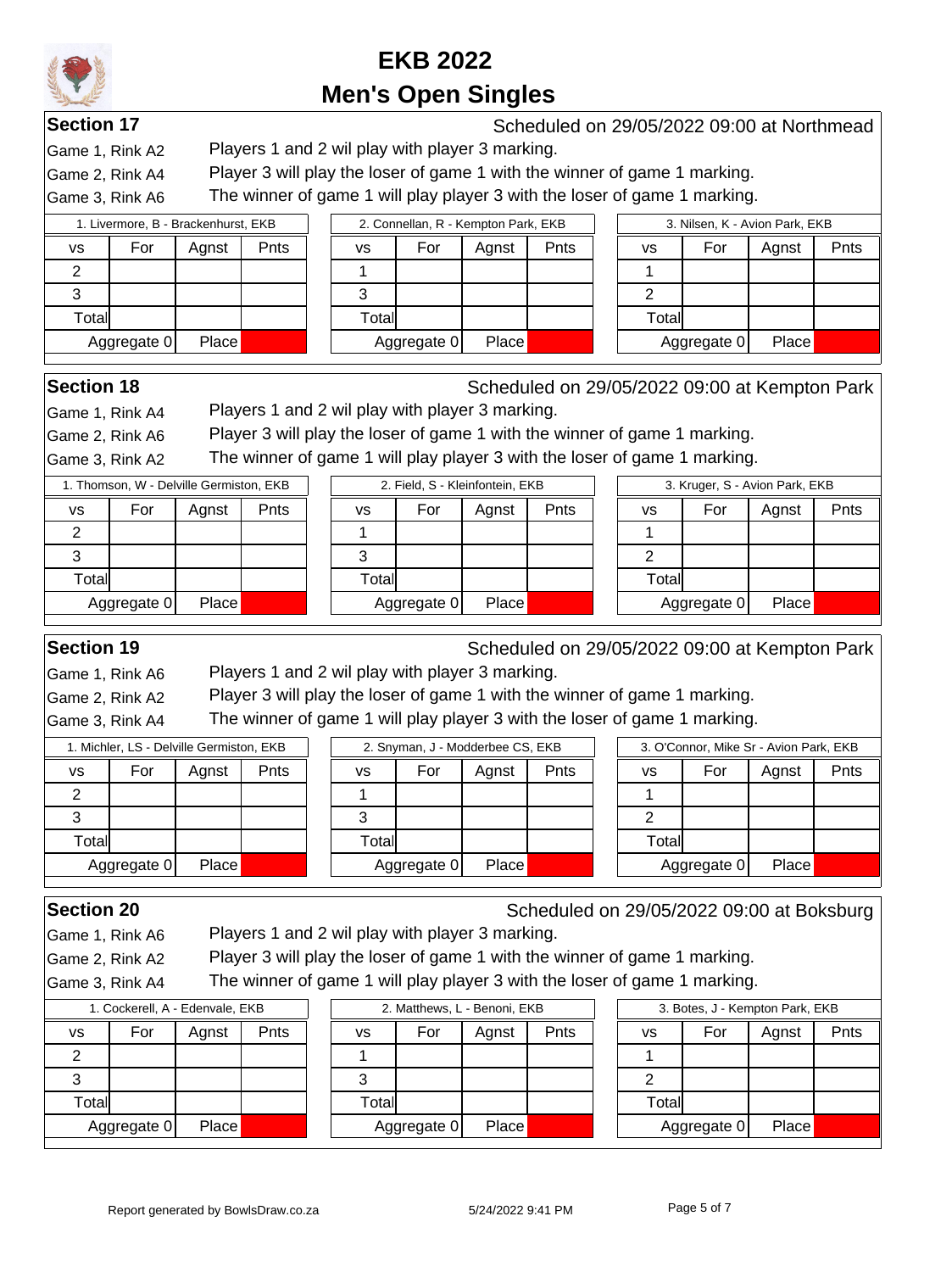

**Section 21** Scheduled on 29/05/2022 09:00 at Delville Germiston Game 1, Rink B1 Players 1 and 2 wil play with player 3 marking.

Game 2, Rink B3 Player 3 will play the loser of game 1 with the winner of game 1 marking.

Game 3, Rink B5 The winner of game 1 will play player 3 with the loser of game 1 marking.

|           | 1. Waters, S - Edenvale, EKB |              |      |       | 2. Milne, BF - Reading CC, EKB |       |      | 3. Hargreaves, S - Benoni, EKB |             |       |      |
|-----------|------------------------------|--------------|------|-------|--------------------------------|-------|------|--------------------------------|-------------|-------|------|
| <b>VS</b> | For                          | Agnst        | Pnts | vs    | For                            | Agnst | Pnts | vs                             | For         | Agnst | Pnts |
| ◠         |                              |              |      |       |                                |       |      |                                |             |       |      |
| ົ<br>Ő    |                              |              |      | Ő     |                                |       |      |                                |             |       |      |
| Total     |                              |              |      | Total |                                |       |      | Total                          |             |       |      |
|           | Aggregate 0                  | <b>Place</b> |      |       | Aggregate 0                    | Place |      |                                | Aggregate 0 | Place |      |

**Section 22** Scheduled on 29/05/2022 09:00 at Boksburg

Game 1, Rink A4 Players 1 and 2 wil play with player 3 marking.

Game 2, Rink A6 Player 3 will play the loser of game 1 with the winner of game 1 marking.

Game 3, Rink A2 The winner of game 1 will play player 3 with the loser of game 1 marking.

| 1. Cameron, Lloyd - Northmead, EKB |     |       |      |  |  |  |  |  |  |  |
|------------------------------------|-----|-------|------|--|--|--|--|--|--|--|
| vs                                 | For | Agnst | Pnts |  |  |  |  |  |  |  |
| 2                                  |     |       |      |  |  |  |  |  |  |  |
| З                                  |     |       |      |  |  |  |  |  |  |  |
| Total                              |     |       |      |  |  |  |  |  |  |  |
| Aggregate 0<br>Place               |     |       |      |  |  |  |  |  |  |  |
|                                    |     |       |      |  |  |  |  |  |  |  |

| 2. Pollok, S - Benoni, EKB |     |       |      |  |  |  |  |  |
|----------------------------|-----|-------|------|--|--|--|--|--|
| vs                         | For | Agnst | Pnts |  |  |  |  |  |
|                            |     |       |      |  |  |  |  |  |
|                            |     |       |      |  |  |  |  |  |
| Total                      |     |       |      |  |  |  |  |  |
| Aggregate 0<br>Place       |     |       |      |  |  |  |  |  |
|                            |     |       |      |  |  |  |  |  |

| 3. Griffen, L - Delville Germiston, EKB |     |       |      |  |  |  |  |
|-----------------------------------------|-----|-------|------|--|--|--|--|
| vs                                      | For | Agnst | Pnts |  |  |  |  |
|                                         |     |       |      |  |  |  |  |
| 2                                       |     |       |      |  |  |  |  |
| Total                                   |     |       |      |  |  |  |  |
| Aggregate 0<br>Place                    |     |       |      |  |  |  |  |

**Section 23** Scheduled on 29/05/2022 09:00 at Northmead

Game 1, Rink A4 Players 1 and 2 wil play with player 3 marking.

Game 2, Rink A6 Player 3 will play the loser of game 1 with the winner of game 1 marking.

Game 3, Rink A2 The winner of game 1 will play player 3 with the loser of game 1 marking.

| 1. Claassen, B - Kleinfontein, EKB |             |       | 2. Ciorovich, R - Brackenhurst, EKB |       |             | 3. Galloway, PJ - Avion Park, EKB |      |           |             |       |      |
|------------------------------------|-------------|-------|-------------------------------------|-------|-------------|-----------------------------------|------|-----------|-------------|-------|------|
| <b>VS</b>                          | For         | Aqnst | Pnts                                | VS    | For         | Agnst                             | Pnts | <b>VS</b> | For         | Agnst | Pnts |
|                                    |             |       |                                     |       |             |                                   |      |           |             |       |      |
| J                                  |             |       |                                     |       |             |                                   |      |           |             |       |      |
| Totall                             |             |       |                                     | Total |             |                                   |      | Total     |             |       |      |
|                                    | Aggregate 0 | Place |                                     |       | Aggregate 0 | <b>Place</b>                      |      |           | Aggregate 0 | Place |      |

Game 1, Rink A3 Players 1 and 2 wil play with player 3 marking.

**Section 24** Scheduled on 29/05/2022 09:00 at Kempton Park

Game 2, Rink A5 Player 3 will play the loser of game 1 with the winner of game 1 marking.

Game 3, Rink A1 The winner of game 1 will play player 3 with the loser of game 1 marking.

| 1. De Lange, J - Delmas, EKB |             |       |      |  |  |  |  |
|------------------------------|-------------|-------|------|--|--|--|--|
| VS                           | For         | Agnst | Pnts |  |  |  |  |
|                              |             |       |      |  |  |  |  |
|                              |             |       |      |  |  |  |  |
| Total                        |             |       |      |  |  |  |  |
|                              | Aggregate 0 | Place |      |  |  |  |  |

| 1. De Lange, J - Delmas, EKB |             |              | 2. Gibbons, J - Kempton Park, EKB |        |             |       | 3. James, J - Avion Park, EKB |       |             |       |  |
|------------------------------|-------------|--------------|-----------------------------------|--------|-------------|-------|-------------------------------|-------|-------------|-------|--|
|                              | For         | Aqnst        | Pnts                              | ٧S     | For         | Agnst | <b>Pnts</b>                   | vs    | For         | Agnst |  |
|                              |             |              |                                   |        |             |       |                               |       |             |       |  |
|                              |             |              |                                   |        |             |       |                               |       |             |       |  |
| tall                         |             |              |                                   | Totall |             |       |                               | Total |             |       |  |
|                              | \ggregate 0 | <b>Place</b> |                                   |        | Aggregate 0 | Place |                               |       | Aggregate 0 | Place |  |
|                              |             |              |                                   |        |             |       |                               |       |             |       |  |

|       | 3. James, J - Avion Park, EKB |       |      |  |  |  |  |  |
|-------|-------------------------------|-------|------|--|--|--|--|--|
| VS    | For                           | Agnst | Pnts |  |  |  |  |  |
|       |                               |       |      |  |  |  |  |  |
| 2     |                               |       |      |  |  |  |  |  |
| Total |                               |       |      |  |  |  |  |  |
|       | Aggregate 0                   | Place |      |  |  |  |  |  |